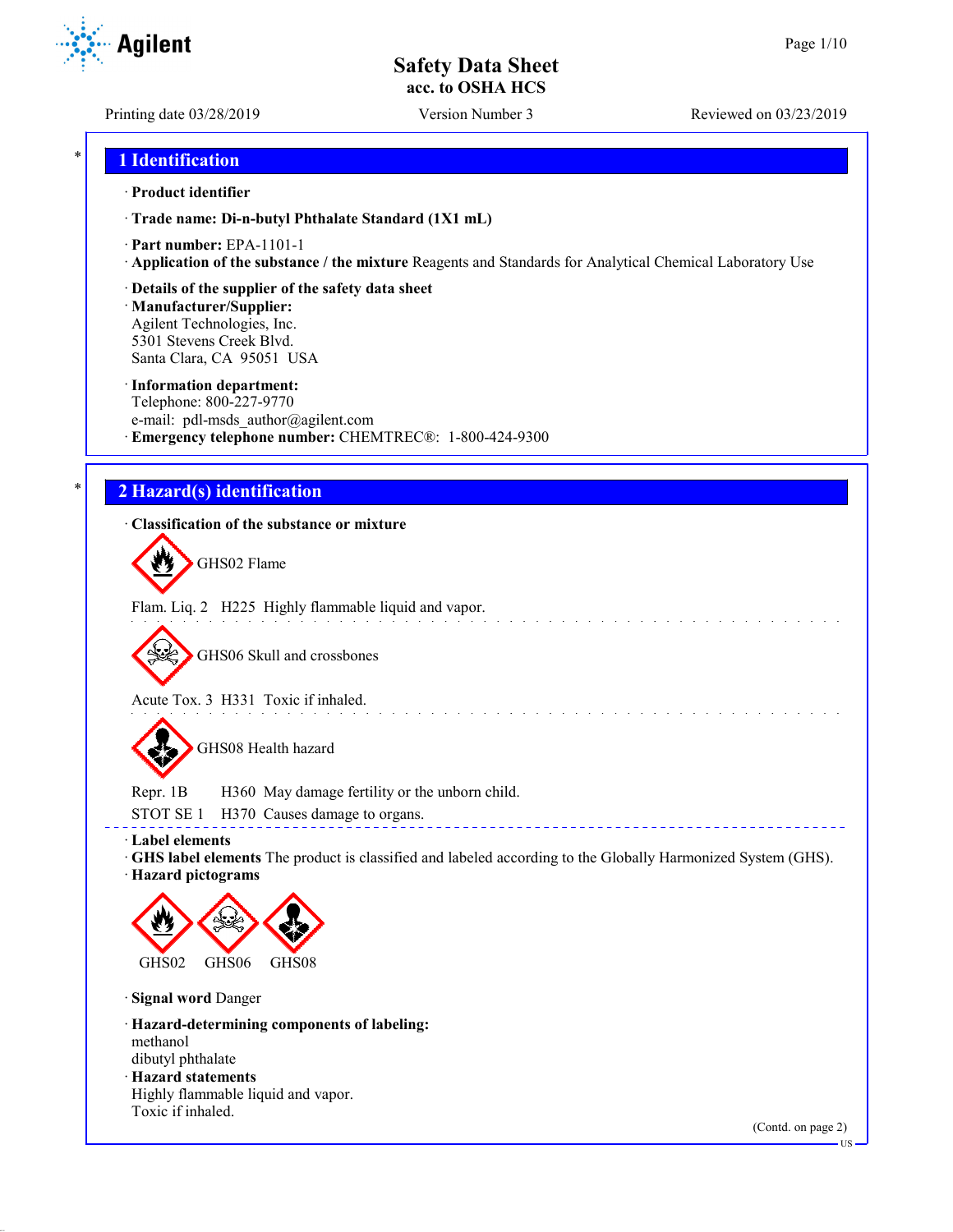Printing date 03/28/2019 Version Number 3 Reviewed on 03/23/2019

### **Trade name: Di-n-butyl Phthalate Standard (1X1 mL)**

(Contd. of page 1) May damage fertility or the unborn child. Causes damage to organs. · **Precautionary statements** Obtain special instructions before use. Do not handle until all safety precautions have been read and understood. Keep away from heat/sparks/open flames/hot surfaces. - No smoking. Ground/bond container and receiving equipment. Use explosion-proof electrical/ventilating/lighting/equipment. Use only non-sparking tools. Take precautionary measures against static discharge. Do not breathe dust/fume/gas/mist/vapors/spray. Wash thoroughly after handling. Do not eat, drink or smoke when using this product. Use only outdoors or in a well-ventilated area. Wear protective gloves/protective clothing/eye protection/face protection. If on skin (or hair): Take off immediately all contaminated clothing. Rinse skin with water/shower. IF INHALED: Remove person to fresh air and keep comfortable for breathing. IF exposed or concerned: Get medical advice/attention. Specific treatment (see on this label). In case of fire: Use for extinction: CO2, powder or water spray. Store in a well-ventilated place. Keep container tightly closed. Store in a well-ventilated place. Keep cool. Store locked up. Dispose of contents/container in accordance with local/regional/national/international regulations. · **Classification system:** · **NFPA ratings (scale 0 - 4)** 1 3  $\overline{0}$  $Health = 1$ Fire  $= 3$ Reactivity  $= 0$ · **HMIS-ratings (scale 0 - 4)** HEALTH FIRE REACTIVITY  $\boxed{0}$  Reactivity = 0  $\overline{1}$  Health = \*1  $3$  Fire = 3 · **Other hazards** · **Results of PBT and vPvB assessment** · **PBT:** Not applicable. · **vPvB:** Not applicable. \* **3 Composition/information on ingredients** · **Chemical characterization: Mixtures** · **Description:** Mixture of the substances listed below with nonhazardous additions. · **Dangerous components:** 67-56-1 methanol 99.368%



|  | 84-74-2 dibutyl phthalate |  | 0.632% |
|--|---------------------------|--|--------|
|--|---------------------------|--|--------|

(Contd. on page 3)

US

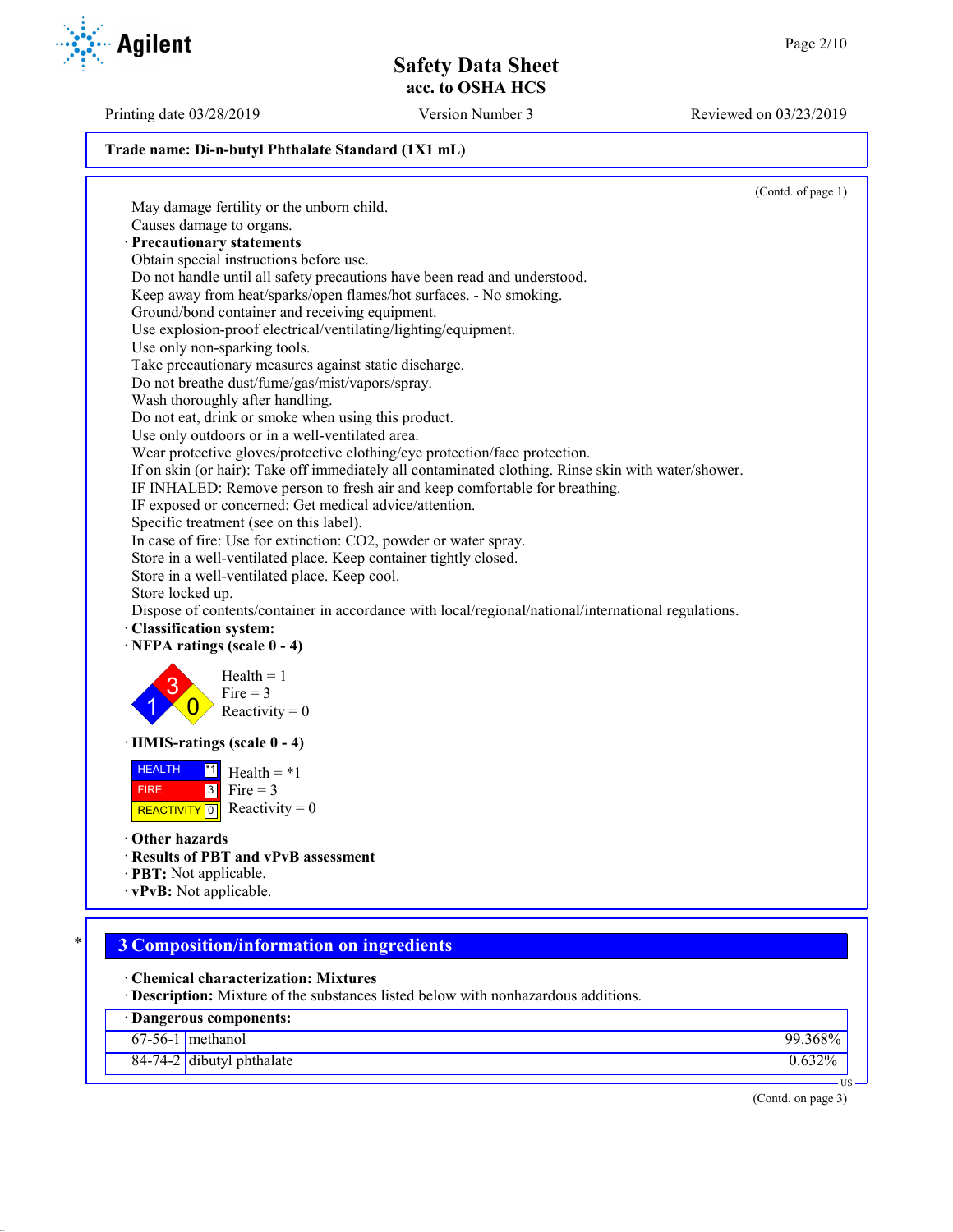**Trade name: Di-n-butyl Phthalate Standard (1X1 mL)**

(Contd. of page 2)

US

### **4 First-aid measures**

- · **Description of first aid measures**
- · **General information:**

Immediately remove any clothing soiled by the product.

Remove breathing apparatus only after contaminated clothing have been completely removed.

- In case of irregular breathing or respiratory arrest provide artificial respiration.
- · **After inhalation:**

Supply fresh air or oxygen; call for doctor.

- In case of unconsciousness place patient stably in side position for transportation.
- · **After skin contact:** Immediately wash with water and soap and rinse thoroughly.
- · **After eye contact:** Rinse opened eye for several minutes under running water. Then consult a doctor.
- · **After swallowing:** If symptoms persist consult doctor.
- · **Information for doctor:**
- · **Most important symptoms and effects, both acute and delayed** No further relevant information available.
- · **Indication of any immediate medical attention and special treatment needed**

No further relevant information available.

# **5 Fire-fighting measures**

- · **Extinguishing media**
- · **Suitable extinguishing agents:**
- CO2, extinguishing powder or water spray. Fight larger fires with water spray or alcohol resistant foam.
- · **For safety reasons unsuitable extinguishing agents:** Water with full jet
- · **Special hazards arising from the substance or mixture**
- During heating or in case of fire poisonous gases are produced.
- · **Advice for firefighters**
- · **Protective equipment:** Mouth respiratory protective device.

# \* **6 Accidental release measures**

· **Personal precautions, protective equipment and emergency procedures** Mount respiratory protective device. Wear protective equipment. Keep unprotected persons away. · **Environmental precautions:** Do not allow to enter sewers/ surface or ground water. · **Methods and material for containment and cleaning up:** Absorb with liquid-binding material (sand, diatomite, acid binders, universal binders, sawdust). Dispose contaminated material as waste according to item 13. Ensure adequate ventilation. **Reference to other sections** See Section 7 for information on safe handling. See Section 8 for information on personal protection equipment. See Section 13 for disposal information. · **Protective Action Criteria for Chemicals** · **PAC-1:** 67-56-1 methanol 530 ppm  $84-74-2$  dibutyl phthalate 15 mg/m<sup>3</sup> (Contd. on page 4)



Printing date 03/28/2019 Version Number 3 Reviewed on 03/23/2019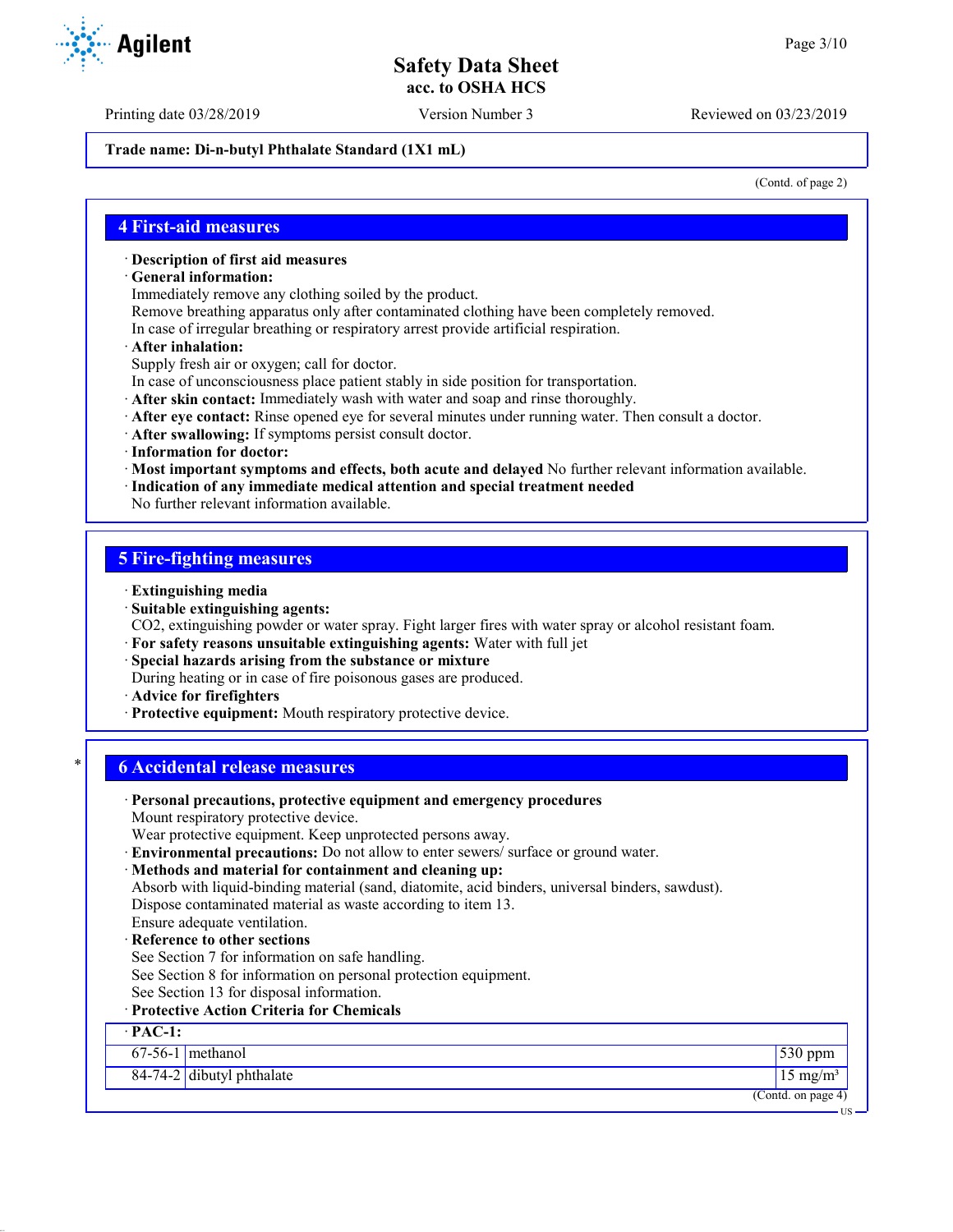Printing date 03/28/2019 Version Number 3 Reviewed on 03/23/2019

### **Trade name: Di-n-butyl Phthalate Standard (1X1 mL)**

|                           | (Contd. of page 3)        |
|---------------------------|---------------------------|
| $\cdot$ PAC-2:            |                           |
| $67-56-1$ methanol        | $2,100$ ppm               |
| 84-74-2 dibutyl phthalate | $1,600 \text{ mg/m}^3$    |
| $\cdot$ PAC-3:            |                           |
| $67-56-1$ methanol        | $7200*$ ppm               |
| 84-74-2 dibutyl phthalate | $9300*$ mg/m <sup>3</sup> |

### **7 Handling and storage**

### · **Handling:**

- · **Precautions for safe handling**
- Ensure good ventilation/exhaustion at the workplace.

Open and handle receptacle with care.

Prevent formation of aerosols.

· **Information about protection against explosions and fires:**

Keep ignition sources away - Do not smoke.

Protect against electrostatic charges.

Keep respiratory protective device available.

- · **Conditions for safe storage, including any incompatibilities**
- · **Storage:**
- · **Requirements to be met by storerooms and receptacles:** Store in a cool location.
- · **Information about storage in one common storage facility:** Not required.
- · **Further information about storage conditions:**

Keep receptacle tightly sealed.

Store in cool, dry conditions in well sealed receptacles.

· **Specific end use(s)** No further relevant information available.

### \* **8 Exposure controls/personal protection**

· **Additional information about design of technical systems:** No further data; see item 7.

· **Control parameters**

| Components with limit values that require monitoring at the workplace: |                                                                                                                                          |  |
|------------------------------------------------------------------------|------------------------------------------------------------------------------------------------------------------------------------------|--|
|                                                                        | 67-56-1 methanol                                                                                                                         |  |
|                                                                        | PEL Long-term value: $260 \text{ mg/m}^3$ , $200 \text{ ppm}$                                                                            |  |
|                                                                        | REL Short-term value: $325 \text{ mg/m}^3$ , $250 \text{ ppm}$<br>Long-term value: $260$ mg/m <sup>3</sup> , $200$ ppm<br><b>Skin</b>    |  |
|                                                                        | TLV Short-term value: $328 \text{ mg/m}^3$ , $250 \text{ ppm}$<br>Long-term value: $262 \text{ mg/m}^3$ , $200 \text{ ppm}$<br>Skin; BEI |  |
|                                                                        | 84-74-2 dibutyl phthalate                                                                                                                |  |
|                                                                        | PEL   Long-term value: $5 \text{ mg/m}^3$                                                                                                |  |
|                                                                        | REL Long-term value: $5 \text{ mg/m}^3$                                                                                                  |  |
|                                                                        | TLV Long-term value: $5 \text{ mg/m}^3$                                                                                                  |  |
|                                                                        | (Contd. on page $5$ )                                                                                                                    |  |
|                                                                        | US                                                                                                                                       |  |

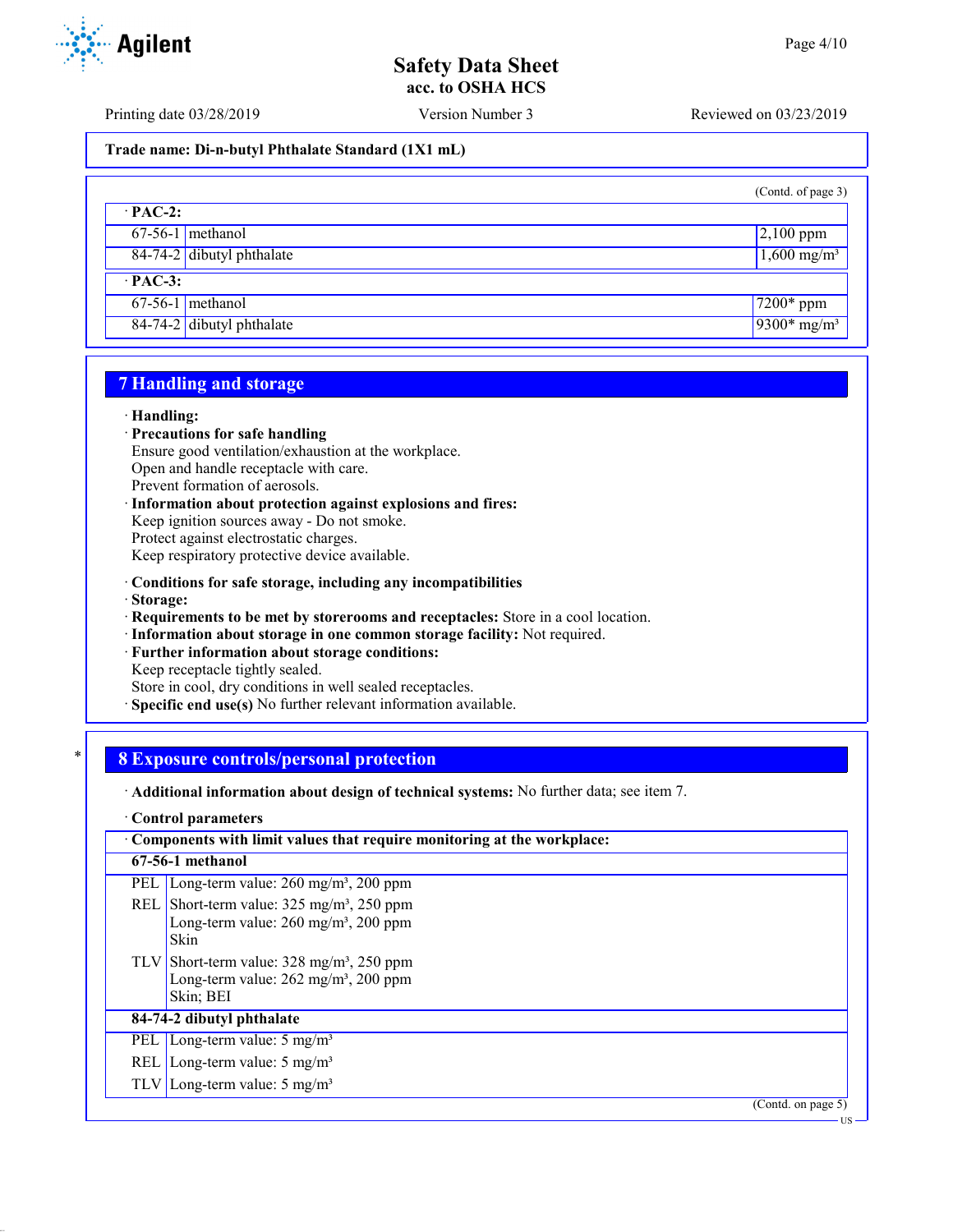US

# **Safety Data Sheet acc. to OSHA HCS**

Printing date 03/28/2019 Version Number 3 Reviewed on 03/23/2019

### **Trade name: Di-n-butyl Phthalate Standard (1X1 mL)**

|         | (Contd. of page 4)<br>· Ingredients with biological limit values:                                                                                                                                                                                                                                                                                                                                                                                                                                                                                                                                                                               |
|---------|-------------------------------------------------------------------------------------------------------------------------------------------------------------------------------------------------------------------------------------------------------------------------------------------------------------------------------------------------------------------------------------------------------------------------------------------------------------------------------------------------------------------------------------------------------------------------------------------------------------------------------------------------|
|         | $67-56-1$ methanol                                                                                                                                                                                                                                                                                                                                                                                                                                                                                                                                                                                                                              |
|         | BEI 15 mg/L<br>Medium: urine<br>Time: end of shift<br>Parameter: Methanol (background, nonspecific)                                                                                                                                                                                                                                                                                                                                                                                                                                                                                                                                             |
|         | Additional information: The lists that were valid during the creation were used as basis.                                                                                                                                                                                                                                                                                                                                                                                                                                                                                                                                                       |
|         | <b>Exposure controls</b><br>· Personal protective equipment:<br>· General protective and hygienic measures:<br>Keep away from foodstuffs, beverages and feed.<br>Immediately remove all soiled and contaminated clothing.<br>Wash hands before breaks and at the end of work.<br>Store protective clothing separately.<br>· Breathing equipment:<br>When used as intended with Agilent instruments, the use of the product under normal laboratory conditions and<br>with standard practices does not result in significant airborne exposures and therefore respiratory protection is not                                                      |
| needed. | Under an emergency condition where a respirator is deemed necessary, use a NIOSH or equivalent approved<br>device/equipment with appropriate organic or acid gas cartridge.<br>· Protection of hands:<br>Although not recommended for constant contact with the chemicals or for clean-up, nitrile gloves 11-13 mil<br>thickness are recommended for normal use. The breakthrough time is 1 hr. For cleaning a spill where there is<br>direct contact of the chemical, butyl rubber gloves are recommended 12-15 mil thickness with breakthrough times<br>exceeding 4 hrs. Supplier recommendations should be followed.<br>· Material of gloves |
|         | For normal use: nitrile rubber, 11-13 mil thickness<br>For direct contact with the chemical: butyl rubber, 12-15 mil thickness<br>· Penetration time of glove material<br>For normal use: nitrile rubber: 1 hour<br>For direct contact with the chemical: butyl rubber: >4 hours<br>· Eye protection:                                                                                                                                                                                                                                                                                                                                           |
|         | Tightly sealed goggles                                                                                                                                                                                                                                                                                                                                                                                                                                                                                                                                                                                                                          |

# **9 Physical and chemical properties**

| · Information on basic physical and chemical properties<br><b>C</b> eneral Information<br>$\cdot$ Appearance: |                  |                       |
|---------------------------------------------------------------------------------------------------------------|------------------|-----------------------|
| Form:                                                                                                         | Fluid            |                       |
| Color:                                                                                                        | <b>Colorless</b> |                       |
| $\cdot$ Odor:                                                                                                 | Alcohol-like     |                       |
| Odor threshold:                                                                                               | Not determined.  |                       |
| $\cdot$ pH-value:                                                                                             | Not determined.  |                       |
|                                                                                                               |                  | (Contd. on page $6$ ) |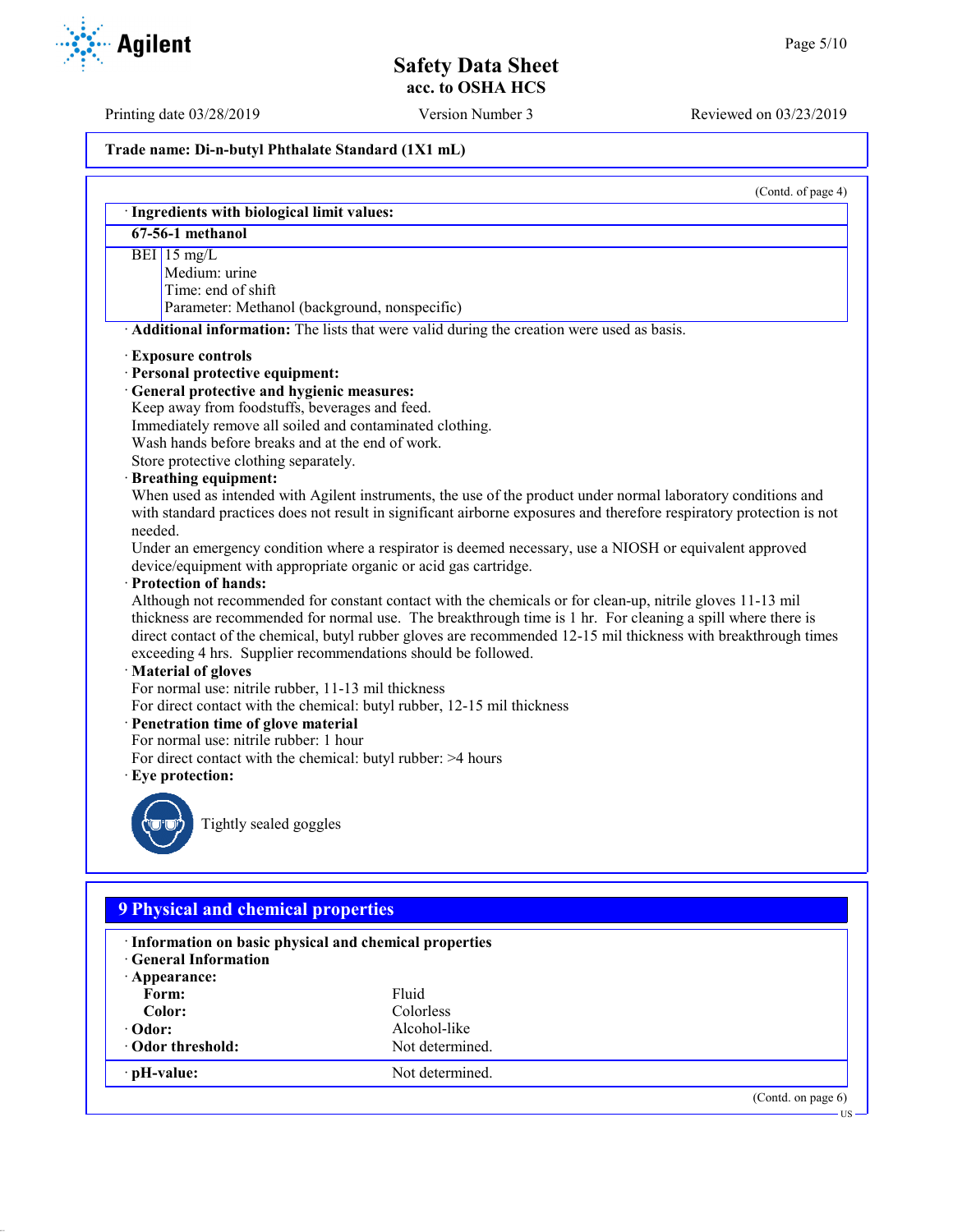Printing date 03/28/2019 Version Number 3 Reviewed on 03/23/2019

**Trade name: Di-n-butyl Phthalate Standard (1X1 mL)**

|                                                                                                   | (Contd. of page 5)                                                                                   |
|---------------------------------------------------------------------------------------------------|------------------------------------------------------------------------------------------------------|
| Change in condition<br><b>Melting point/Melting range:</b><br><b>Boiling point/Boiling range:</b> | $-98$ °C ( $-144.4$ °F)<br>64 °C (147.2 °F)                                                          |
| · Flash point:                                                                                    | 9 °C (48.2 °F)                                                                                       |
| · Flammability (solid, gaseous):                                                                  | Not applicable.                                                                                      |
| · Ignition temperature:                                                                           | 455 °C (851 °F)                                                                                      |
| · Decomposition temperature:                                                                      | Not determined.                                                                                      |
| · Auto igniting:                                                                                  | Product is not selfigniting.                                                                         |
| · Danger of explosion:                                                                            | Product is not explosive. However, formation of explosive air/vapor<br>mixtures are possible.        |
| <b>Explosion limits:</b><br>Lower:<br>Upper:                                                      | 5.5 Vol %<br>44 Vol %                                                                                |
| $\cdot$ Vapor pressure at 20 °C (68 °F):                                                          | 100 hPa (75 mm Hg)                                                                                   |
| $\cdot$ Density at 20 °C (68 °F):<br>· Relative density<br>· Vapor density<br>· Evaporation rate  | 0.80156 g/cm <sup>3</sup> (6.68902 lbs/gal)<br>Not determined.<br>Not determined.<br>Not determined. |
| · Solubility in / Miscibility with<br>Water:                                                      | Not miscible or difficult to mix.                                                                    |
| · Partition coefficient (n-octanol/water): Not determined.                                        |                                                                                                      |
| · Viscosity:<br>Dynamic:<br>Kinematic:                                                            | Not determined.<br>Not determined.                                                                   |
| · Solvent content:<br>Organic solvents:<br><b>VOC</b> content:                                    | 99.4 %<br>99.37 %                                                                                    |
| <b>Other information</b>                                                                          | 796.5 g/l / 6.65 lb/gal<br>No further relevant information available.                                |

# **10 Stability and reactivity**

· **Reactivity** No further relevant information available.

- · **Chemical stability**
- · **Thermal decomposition / conditions to be avoided:** No decomposition if used according to specifications.
- · **Possibility of hazardous reactions** No dangerous reactions known.
- · **Conditions to avoid** No further relevant information available.
- · **Incompatible materials:** No further relevant information available.
- · **Hazardous decomposition products:** No dangerous decomposition products known.

(Contd. on page 7)

US

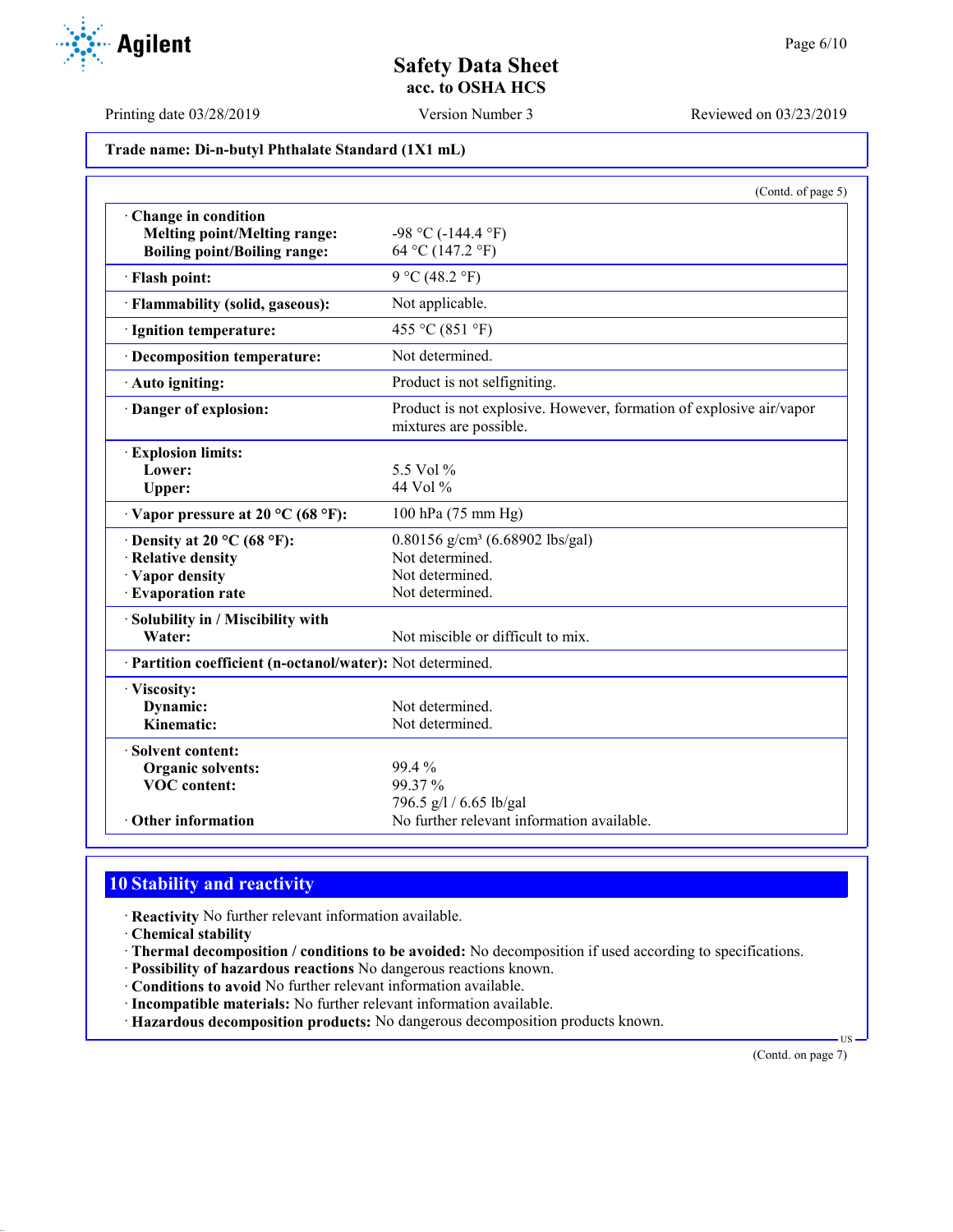Printing date 03/28/2019 Version Number 3 Reviewed on 03/23/2019

**Trade name: Di-n-butyl Phthalate Standard (1X1 mL)**

(Contd. of page 6)

### \* **11 Toxicological information**

· **Information on toxicological effects**

· **Acute toxicity:**

· **LD/LC50 values that are relevant for classification:**

**ATE (Acute Toxicity Estimate)** Inhalative  $LC50/4$  h  $3.02$  mg/L

### **67-56-1 methanol**

| Oral   | LD50 | $5,628$ mg/kg (rat)     |
|--------|------|-------------------------|
| Dermal | LD50 | $15,800$ mg/kg (rabbit) |

### **84-74-2 dibutyl phthalate**

Oral  $LD50$   $6,300$  mg/kg (rat) Dermal LD50 >4,000 mg/kg (rabbit)

Inhalative  $LC50/4$  h 15.68 mg/L (rat)

# · **Primary irritant effect:**

· **on the skin:** No irritant effect.

· **on the eye:** No irritating effect.

· **Sensitization:** No sensitizing effects known.

### · **Additional toxicological information:**

The product shows the following dangers according to internally approved calculation methods for preparations: Toxic

### · **Carcinogenic categories**

· **IARC (International Agency for Research on Cancer)**

None of the ingredients is listed.

· **NTP (National Toxicology Program)**

None of the ingredients is listed.

### · **OSHA-Ca (Occupational Safety & Health Administration)**

None of the ingredients is listed.

# **12 Ecological information**

- · **Toxicity**
- · **Aquatic toxicity:** No further relevant information available.
- · **Persistence and degradability** No further relevant information available.
- · **Behavior in environmental systems:**
- · **Bioaccumulative potential** No further relevant information available.
- · **Mobility in soil** No further relevant information available.
- · **Additional ecological information:**
- · **General notes:**
- Water hazard class 1 (Self-assessment): slightly hazardous for water

Do not allow undiluted product or large quantities of it to reach ground water, water course or sewage system.

- · **Results of PBT and vPvB assessment**
- · **PBT:** Not applicable.
- · **vPvB:** Not applicable.

(Contd. on page 8)

US

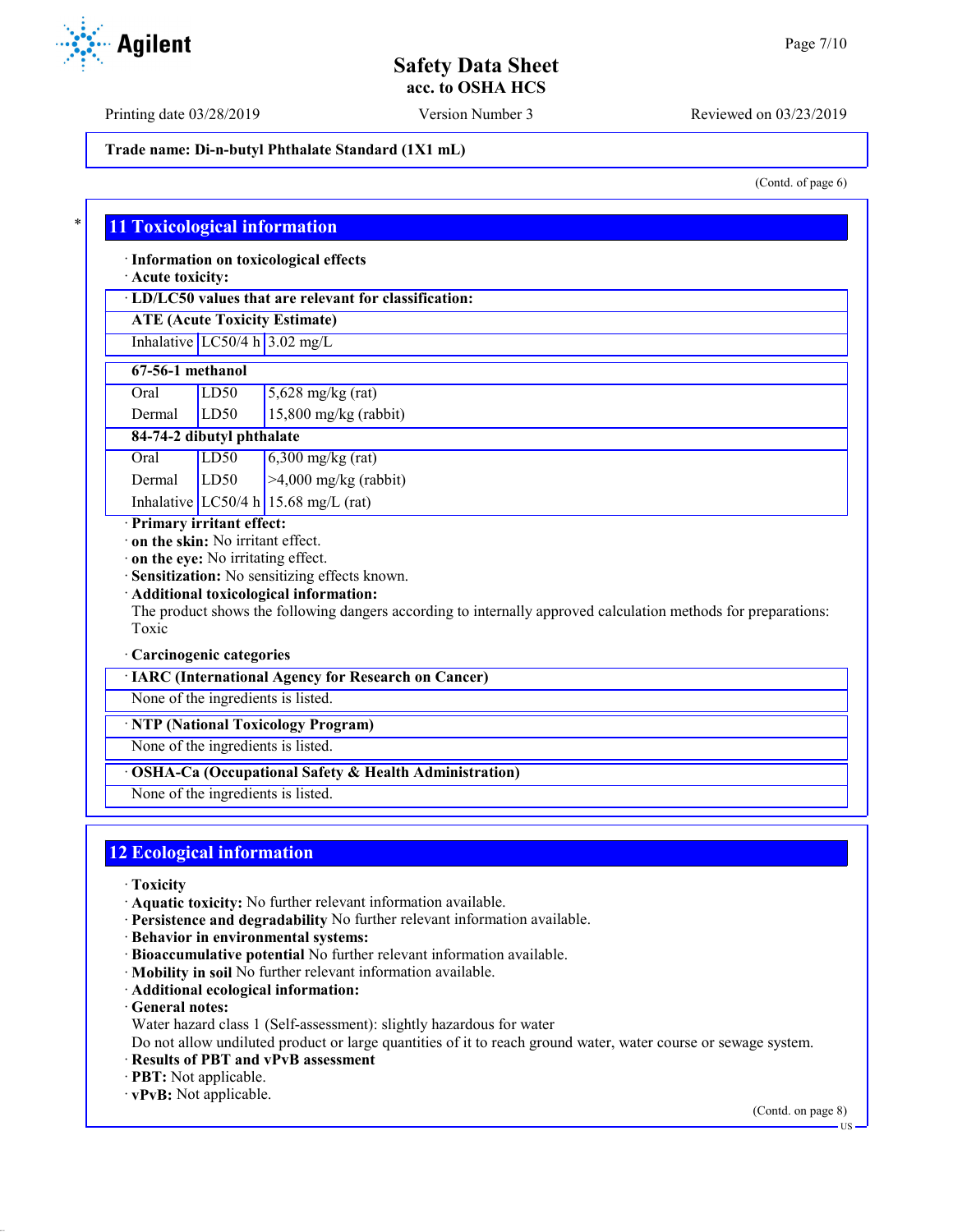Printing date 03/28/2019 Version Number 3 Reviewed on 03/23/2019

**Trade name: Di-n-butyl Phthalate Standard (1X1 mL)**

(Contd. of page 7)

· **Other adverse effects** No further relevant information available.

# **13 Disposal considerations**

· **Waste treatment methods**

- · **Recommendation:**
- Must not be disposed of together with household garbage. Do not allow product to reach sewage system.
- · **Uncleaned packagings:**
- · **Recommendation:** Disposal must be made according to official regulations.

| · Not Regulated, De minimus Quantities                   | $\blacksquare$                         |
|----------------------------------------------------------|----------------------------------------|
| · UN-Number<br>· DOT, IMDG, IATA                         | <b>UN1230</b>                          |
| · UN proper shipping name<br>$\cdot$ DOT<br>· IMDG, IATA | Methanol solution<br>METHANOL solution |
| · Transport hazard class(es)                             |                                        |
| $\cdot$ DOT                                              |                                        |
| په<br>په<br>· Class                                      | 3 Flammable liquids                    |
| · Label<br>$\cdot$ IMDG                                  | 3, 6.1                                 |
|                                                          |                                        |
| · Class                                                  | 3 Flammable liquids                    |
| · Label                                                  | 3/6.1                                  |
| $\cdot$ IATA<br>Տ≩                                       |                                        |
| · Class                                                  | 3 Flammable liquids                    |
| · Label                                                  | 3(6.1)                                 |
| · Packing group<br>· DOT, IMDG, IATA                     | $\rm II$                               |
| · Environmental hazards:                                 | Not applicable.                        |

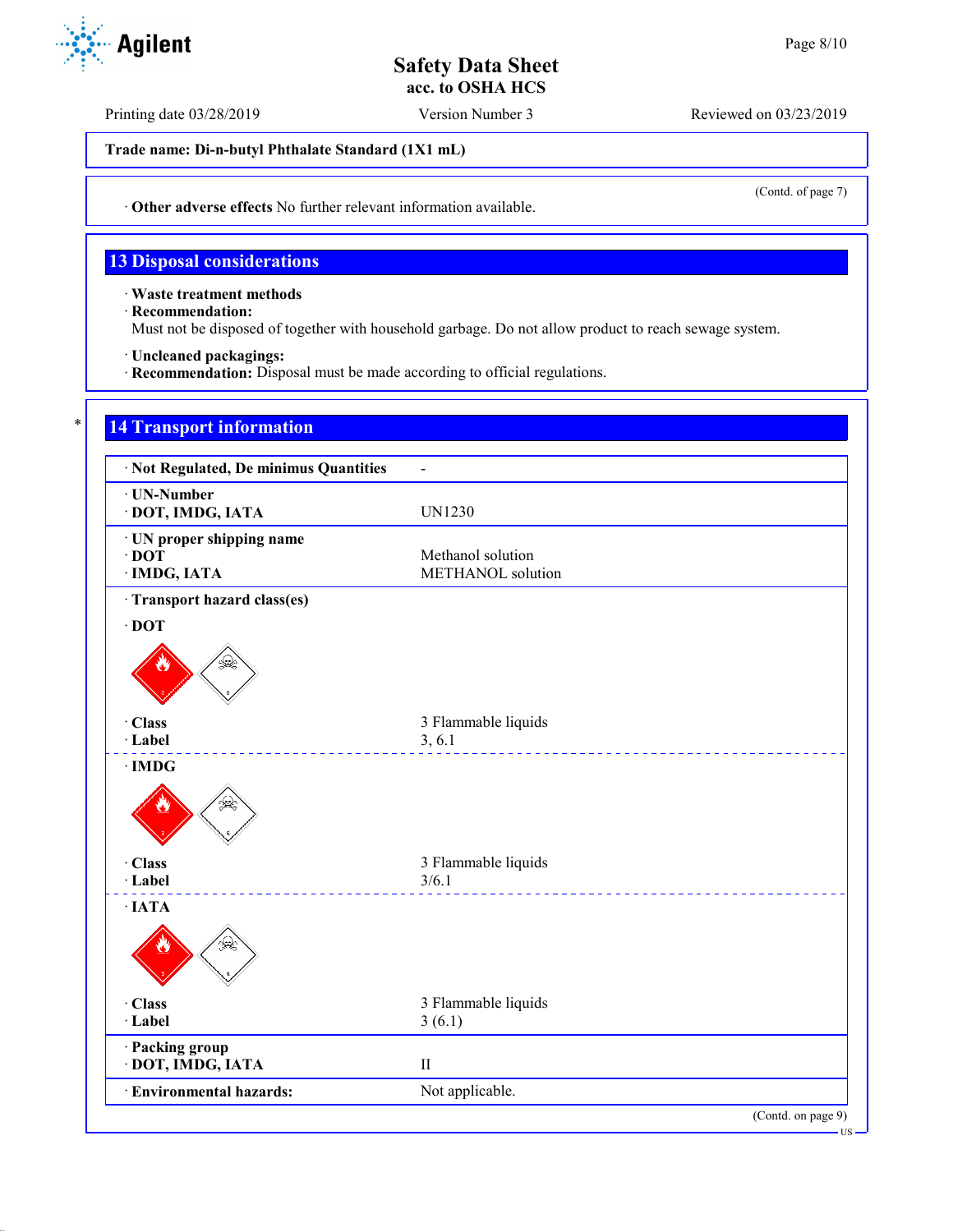Printing date 03/28/2019 Version Number 3 Reviewed on 03/23/2019

**Trade name: Di-n-butyl Phthalate Standard (1X1 mL)**

|                                            | (Contd. of page $8$ )                            |
|--------------------------------------------|--------------------------------------------------|
| · Special precautions for user             | Warning: Flammable liquids                       |
| Danger code (Kemler):                      | 336                                              |
| <b>EMS Number:</b>                         | $F-E$ , $S-D$                                    |
| · Stowage Category                         | B.                                               |
| · Stowage Code                             | SW2 Clear of living quarters.                    |
| Transport in bulk according to Annex II of |                                                  |
| <b>MARPOL73/78 and the IBC Code</b>        | Not applicable.                                  |
| · Transport/Additional information:        |                                                  |
| $\cdot$ DOT                                |                                                  |
| • Quantity limitations                     | On passenger aircraft/rail: 1 L                  |
|                                            | On cargo aircraft only: 60 L                     |
| $\cdot$ IMDG                               |                                                  |
| $\cdot$ Limited quantities (LQ)            | 1L                                               |
| $\cdot$ Excepted quantities (EQ)           | Code: E2                                         |
|                                            | Maximum net quantity per inner packaging: 30 ml  |
|                                            | Maximum net quantity per outer packaging: 500 ml |
| · UN "Model Regulation":                   | UN 1230 METHANOL SOLUTION, 3 (6.1), II           |

# **15 Regulatory information**

· **Safety, health and environmental regulations/legislation specific for the substance or mixture** · **Sara**

· **Section 355 (extremely hazardous substances):**

None of the ingredients is listed.

· **Section 313 (Specific toxic chemical listings):**

All ingredients are listed.

· **TSCA (Toxic Substances Control Act):**

All ingredients are listed.

· **Proposition 65**

· **Chemicals known to cause cancer:**

None of the ingredients is listed.

· **Chemicals known to cause reproductive toxicity for females:**

84-74-2 dibutyl phthalate

· **Chemicals known to cause reproductive toxicity for males:**

84-74-2 dibutyl phthalate

· **Chemicals known to cause developmental toxicity:**

All ingredients are listed.

· **Carcinogenic categories**

· **EPA (Environmental Protection Agency)**

84-74-2 dibutyl phthalate D

(Contd. on page 10)